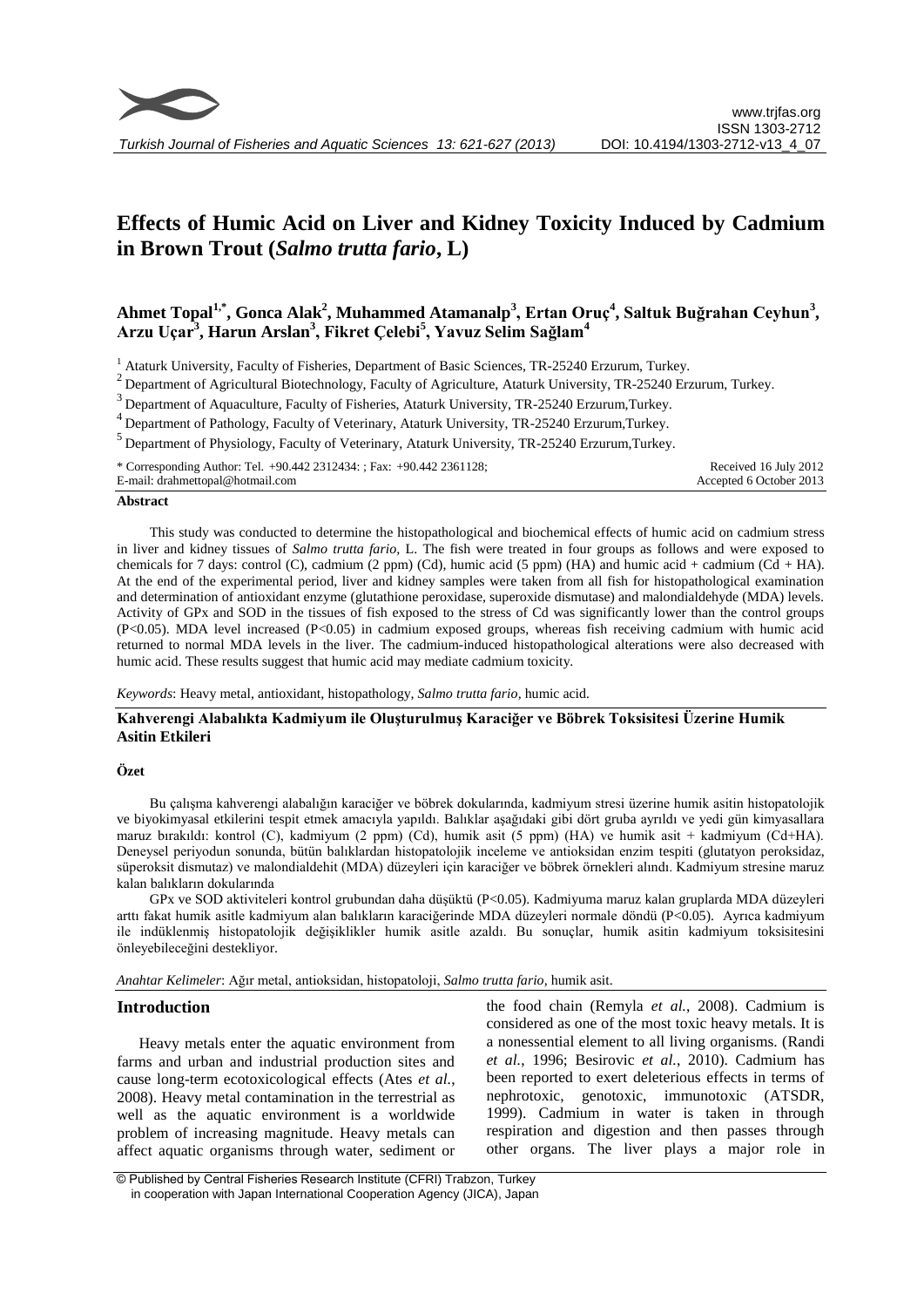detoxification through inducing the expression of the metal binding molecule metallothionein (Kayhan, 2006). It accumulates mainly in vital organs such as the liver and kidney where it has damaging effects (Sinha *et al.*, 2007). Accumulation of cadmium in living organisms is a major ecological concern especially because of its ability to accumulate very quickly. Cadmium can cause a number of structural and pathomorphological changes in various organs of fish. The highest cadmium levels were detected in the kidneys and liver of fish (Thophon *et al.*, 2003). A number of investigations have suggested that cadmium may exert immunosuppressive effects of cadmium exposure in both fish and mammals (Kumar, 2010). Organisms have evolved a variety of mechanisms to protect themselves from the toxic effects of essential and nonessential heavy metals that cause oxidative stress (Basha and Rani, 2003). Cellular oxidative stress occurs when pro-oxidant forces overwhelm antioxidant defences (Li *et al.*, 2011). Some important antioxidant enzymes are superoxide dismutase (SOD), catalase (CAT), glutathione peroxidase (GPx) and glutathione reductase (GR) (Wilhelm, 1996: Li *et al.*, 2011). ROS, which cause tissue damage, are decreased by antioxidant enzymes (Halliwell *et al.*, 1995).

Humic substances are structurally complex large to macromolecules which occur in soils and natural waters as a consequence of the breakdown of plant and animal residues by microbial activity (Jones, 1998). Aquatic humic substances are a category of the most widely distributed organic matters that constitute 30–50% of dissolved organic matter (DOM) in natural aquatic systems (Lu *et al.*, 2009). Humic acid is ubiquitous in the environment and has been found to influence physiological functions of aquatic organisms (Andersson *et al.*, 2010). Certain studies show that it has growth related effect as well as health protection capacity by changing some physiology and developing immunity in different species of animals (Islam *et al.*, 2005).

The aim of the present study is to determine the protective effect of humic acid against cadmium stress in the liver and kidney tissues of brown trout. Toxicity was assessed histopathologically. The activities of glutathione peroxidase (GPx), superoxide dismutase (SOD) and the alterations in malondialdehyde (MDA) levels are determined.

# **Materials and Methods**

# **Fish Husbandry and Maintenance**

The cadmium chloride used in this study was of analytically reagent grade and was purchased from Sigma Chemical Co. (St. Louis, MO) and humic acid obtained from Farmavet Medicine. These solid substances were dissolved in water. Brown trout, *Salmo trutta fario,* L. were obtained from Atatürk University, Faculty of Fisheries, and the Inland water

fish Breeding and Research Center. The research was arranged in the fish toxicology laboratory of the same faculty. The experiments were performed according to the approved ethical rules. Fish were fed for 15 days in a stock pond to provide their acclimatization to the environmental conditions. After the adaptation period, ten fish were placed in each 400 L volume water fiberglass tanks. The tested fish had an average  $203.31 \pm 8.09$  g weight and  $22.21 \pm 0.49$  cm length. The physico-chemical properties of the tank water were: temperature (10-12°C); pH (7.4-8.0); dissolved oxygen (7.52±0.50 ppm); water hardness (164.1±4.17 ppm) ( $CaCO<sub>3</sub>$ ). The concentrations of the Cd and HA in the stock solutions were that the exposure concentrations (ppm) was Cd 2ppm, while HA was 5ppm (Talas *et al.*, 2008; Kamunde and MacPhail, 2011). Fish were divided into four groups. There was one tank for each group. Each groups contained ten fish. The fish in group I were the control. The fish in group II were given a single dose of 2 ppm concentration of cadmium chloride  $(CdCl<sub>2</sub>)$ . This dose was selected because it had been previously reported to induce toxicity in rainbow trout (Talas *et al.*, 2008). The fish in group III were exposed to a single dose of 5 ppm concentration of humic acid. The fish in group IV were exposed to a mixture dose of 2 ppm cadmium chloride and 5 ppm humic acid. Chemicals were administered by adding to water for 7 days.

#### **Biochemical Assays**

Glutathione peroxidase (GPx), superoxide dismutase (SOD), and malondialdehyde (MDA) levels in brown trout tissues analyzed according to Alak *et al.* (2013). Extracts from each tissue were prepared from each individual in according to Wiegand *et al.* (2001) with slight modifications. Sample were homogenized by  $KH_2PO_4$  (30 mM, pH=7.3) buffer. Homogenates were then centrifuged at 13000 rpm, 2 hours at 4°C. Antioxidant enzyme activities–SOD, GPx and MDA concentration were determined on the supernatants. All results were referred to the protein content in the samples. The MDA levels of fish tissues were estimated according to Gülçin et al., 2009. 200 µl hemolysate, 800 µl phosphate buffer (50 mM, pH 7.4), 25µl BHT and 500µl of 30% TCA (trichloroacetic acid) were added mixed fast and incubated at -20°C for 2 hours and then centrifuged at 2000 rpm for 15 min. 1.0 ml supernatant was separated. Afterwards 75 ul EDTA-Na<sub>2</sub>H<sub>2</sub>O, 250 µl TBA (thiobarbituric acid) were added to each sample and the control. Then samples were placed in a boiling water bath for 15 min, cooled to room temperature, and measured at 532 nm. Total thiobarbituric acid-reactive materials are expressed as MDA, using a molar extinction coefficient for MDA of  $1.56 \times 105$  cm.<sup>-1</sup> The protein content of each homogenate was measured according to Bradford (1976) with Coomassie Brilliant Blue G-250 using bovine serum albumin as a standard.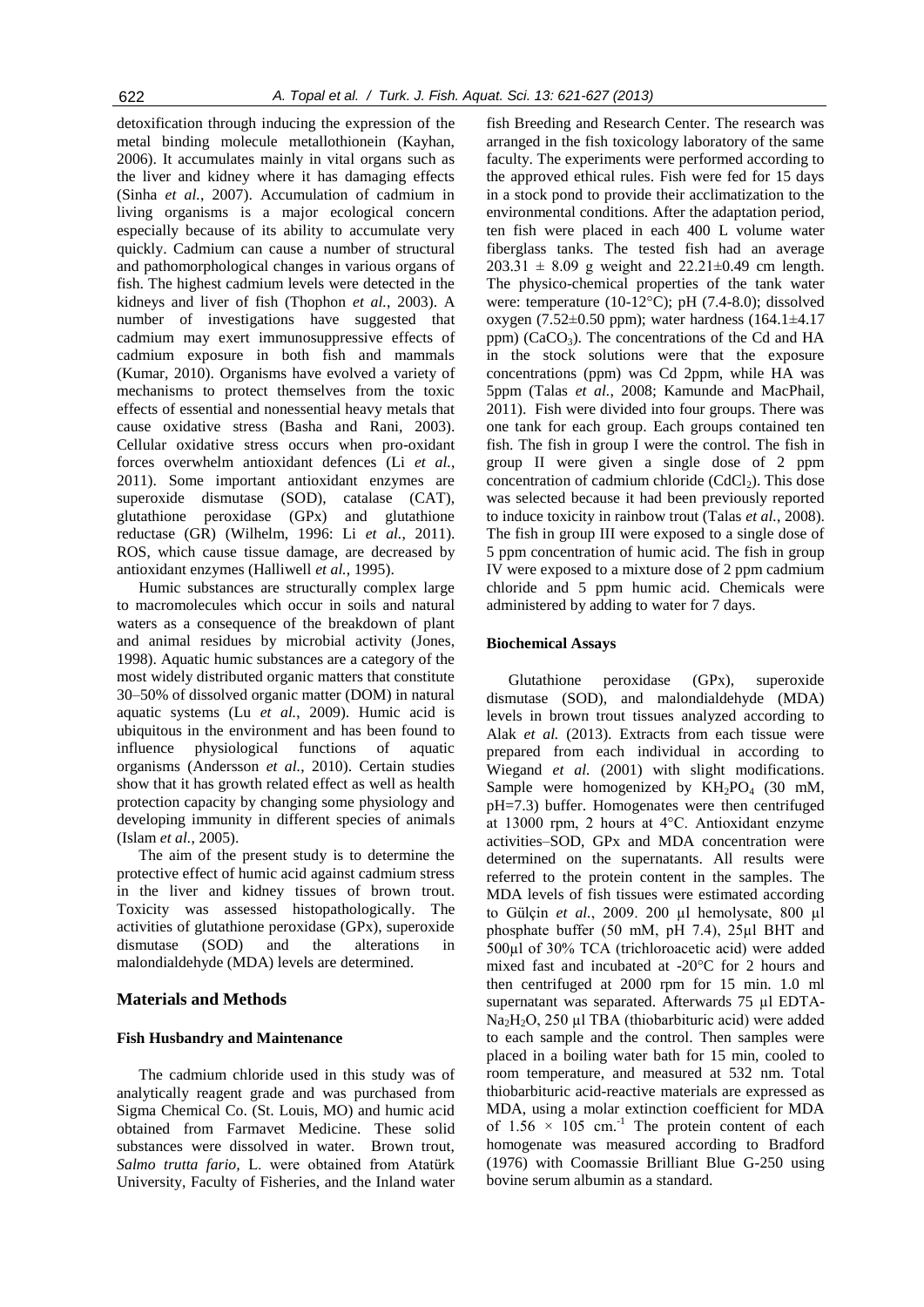#### **Histopathology Assays**

Tissue samples from livers and kidneys were collected and fixed in 10% buffered neutral formalin solution. After the routine alcohol-xylol process, tissue samples were embedded in paraffin and sectioned in 5μm. All sections were stained with hematoxylin-eosine (H-E) and evaluated by highpower light microscopic examination (Olympus BX52 with DP72 camera system). All histopathological alterations were estimated with an image processing system (Olympus, DP2-BSW). For each specimen, tissue changes were examined in 10 randomly selected areas of approximately X40 objective. The scores were derived semi-quantitatively using light microscopy on the preparations and were reported as follows in Table 1: none:  $-$ , mild:  $+$ , moderate:  $++$ , and severe: +++.

#### **Statistical Analyses**

All values were expressed as mean±SD. Statistical analysis of data was performed using a one-way analysis of variance (ANOVA) and Duncan test and analysed using SPSS version 10.0 (SPSSInc., Chicago, IL, USA) software. A value of  $P<0.05$  was considered statistically significant.

#### **Results**

# **Biochemical Results**

Cd caused a significant decrease in GPx and SOD levels in brown trout's liver and kidney compared with the control group  $(P<0.05)$  (Table 2-3). There were statistically significant increases in MDA levels in liver and kidney of fish exposed to Cd  $(P<0.05)$ . HA treatment with Cd did not produce a significant increase in the level of GPx in the liver and kidney compared with the Cd group. HA treatments with Cd produced improve SOD and MDA levels in the liver compared with the Cd group (Table 2) ( $P<0.05$ ). Also it was observed that there were no significant (P>0.05) convergences in comparison to the control group values for MDA activity in kidney tissue of brown trout (Table 3).

#### **Histopathological Results**

The histopathological views of the control group were normal (Figure 1-a) (Figure 2-a). Similarly, no

**Table 1.** The intensity and severity of histopathological changes in liver and kidney tissues

| Histopathologic lesion     | Control group | HA group | Cd group | $Cd+HA$ group |
|----------------------------|---------------|----------|----------|---------------|
| Liver                      |               |          |          |               |
| Hyperemia                  |               |          |          |               |
| Cytoplasmic vacuoles       |               |          | $++$     |               |
| Increase in Kupffer cells  |               |          | $^{++}$  |               |
| Picnotic nuclei            |               |          | $^{++}$  |               |
| Kidney                     |               |          |          |               |
| Hyperemia                  |               |          |          |               |
| Hyaline material in tubuli |               |          | $^{++}$  |               |
| Picnotic nuclei            |               |          | $++$     |               |

**Table 2.** Changes in the liver tissue (GPx, SOD activity and MDA levels) with humic acid administration on fish exposed to heavy metal (Cd)

|         | $GPx$ (µmol/mg prot.)       | $SOD$ (U/mg prot.)           | $MDA$ (nmol/mg prot.)        |
|---------|-----------------------------|------------------------------|------------------------------|
| Control | $2.73 \pm 1.40^{\text{ a}}$ | $0.33 \pm 0.08^{b}$          | $0.17 \pm 0.02^{\circ}$      |
| HA      | $2.12\pm0.89^{\text{a}}$    | $0.40\pm0.25^{b}$            | $0.12\pm0.02^{\mathrm{b}}$   |
| Cd      | $1.06 \pm 0.68^{b}$         | $0.16 \pm 0.03$ <sup>c</sup> | $0.35 \pm 0.14$ <sup>a</sup> |
| Cd+HA   | $1.05 \pm 1.00^b$           | $0.44\pm0.14^{\mathrm{b}}$   | $0.15 \pm 0.06^{\mathrm{b}}$ |
| .       | ____                        | <br>.                        | $\cdots$                     |

All data points are the average of  $n = 8 \pm SD$ . Different superscript letters indicate statistically significant differences (P< 0.05)

**Table 3.** Changes in the kidney tissue (GPx. SOD activity and MDA levels) with humic acid administration on fish exposed to heavy metal (Cd)

|                | $GPx$ (µmol/mg prot.)         | $SOD$ (U/mg prot.)           | MDA (nmol/mg prot.)          |
|----------------|-------------------------------|------------------------------|------------------------------|
| Control        | $1.57 \pm 0.98$ <sup>a</sup>  | $0.25 \pm 0.06^{\circ}$      | $0.61 \pm 0.40^{\circ}$      |
| HA             | $0.99 \pm 0.57$ <sup>ab</sup> | $0.31 \pm 0.27$ <sup>b</sup> | $0.40\pm0.21^{b}$            |
| C <sub>d</sub> | $0.95 \pm 0.43$ <sup>ab</sup> | $0.11 \pm 0.06$ <sup>c</sup> | $1.07 \pm 0.07$ <sup>a</sup> |
| $Cd+HA$        | $0.95 \pm 0.70$ <sup>ab</sup> | $0.28\pm0.10^{b}$            | $1.08 \pm 0.21$ <sup>a</sup> |

All data points are the average of  $n = 8 \pm SD$ . Different superscript letters indicate statistically significant differences (P< 0.05)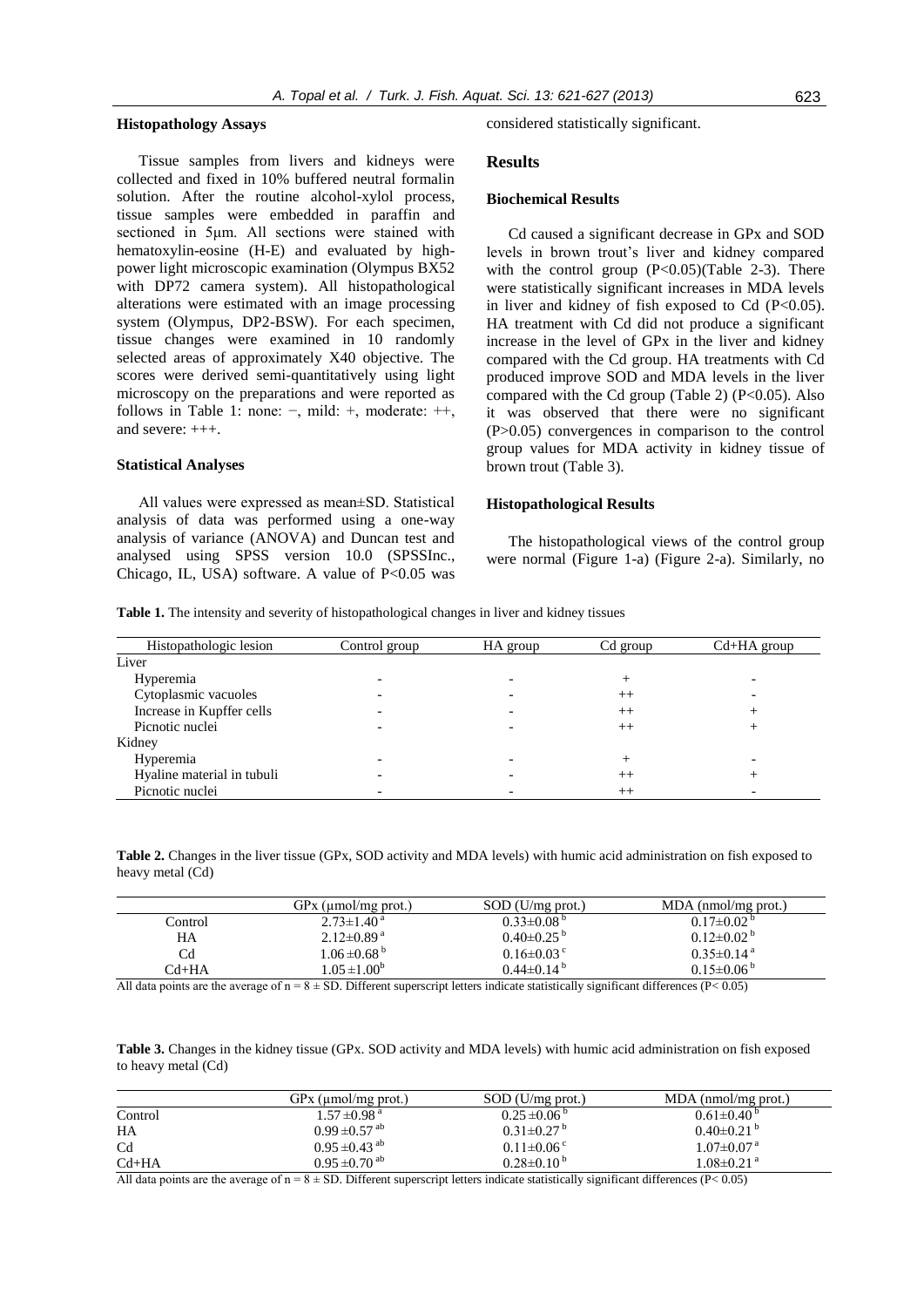histopathological alterations were observed in the HA group (Figure 1-b and 2-b). Prominent changes were observed in experimental Cd group. Cytoplasmic vacuole formations and an increase in kupffer cells and picnotic nuclei were observed in this group (Figure 1-c). In kidney sections, hyalinous material in some tubuli was prominent (Figure 2-c). Besides, some tubular epithelium contains picnotic nuclei. This non-specific changes in both liver and kidney sections were observed in mild degree in Cd+HA group (Figure 1-d and Figure 2-d). The intensity and severity of histopathological changes were displayed in Table 1.

## **Discussion**

Heavy metals from anthropogenic sources have been recognized as important contaminants in aquatic ecosystems (Dabas *et. al*., 2011). In polluted areas, exposure of fish to heavy metal leads to interactions between these chemicals and biological systems, which give rise to biochemical disturbances (Talas *et al.*, 2008). Biochemical constituents, like lipid peroxidation and antioxidant enzymes, are the potential biomarkers of pollutants exposure in different organisms (Livingstone, 2003; Regoli *et al.*, 2004). Antioxidant enzymes such as glutathione



**Figure 1**. Liver. Normal histologic appearance of liver tissue in the control (a) and humic acid (b) groups. Moderate vacuole formations (black arrows) and picnotic nuclei in the cadmium groups (c) (white arrow- left top). Decrease in the severity of Cd damage in the Cd+HA group (d).



**Figure 2.** Kidney. Normal histologic appearance of kidney tissue in the control (a) and humic acid (b) groups. Hyaline content (black arrows) and picnotic nuclei in the cadmium group (c) (white arrow). Decrease in the severity of Cd damage in the Cd+HA group (d).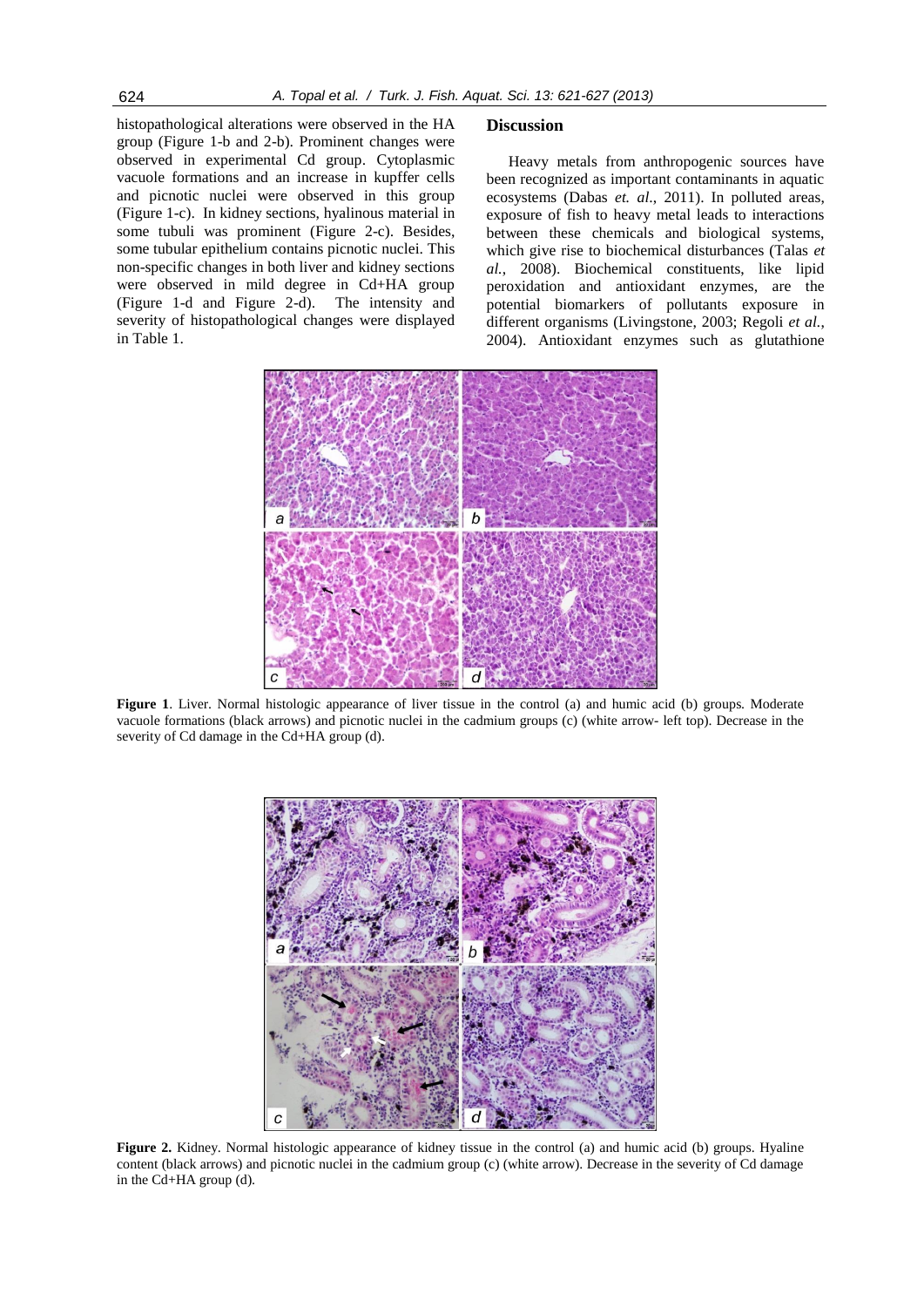peroxidase and superoxide dismutase that prevent oxidative stress (Stajn *et al.*, 1997; Ognjanovic *et al.*, 2008). In particular, the level of antioxidant enzyme is a satisfactory indicator for the impacts of pollutants like heavy metals. Heavy metal damage is an important factor in many pathological and toxicological processes (Ates *et al.*, 2008). Cadmium exposure also reportedly affects antioxidant defenses in fish. In this sense, it had been shown that Cd can compete with essential metals in protein-binding sites, triggering a release of  $\text{Fe}^{2+}$  and  $\text{Cu}^{2+}$  ions and increased generation of ROS (Pruski and Dixon, 2002).

In the present study, the activity of antioxidant GPx and SOD in the liver and kidney in the cadmium group was significantly decreased (Table 2-3) compared with their levels of controls (P<0.05). Our findings are similar to the results of Talas *et al.* (Talas *et al.*, 2008). These results clearly indicated that SOD and GPx may play a role in the suppression of oxygen free radical formation in liver and kidney tissues. Also, this result may be connected to the Cd-induced increase in free radical generation or a decrease in amounts of protecting enzymes against lipid peroxidation. The decrease in SOD and GPx activity in the liver of cadmium-treated samples may indirectly cause oxidative DNA damage or mitochondrial damage in cells (Karadeniz *et al.*, 2009). In other studies, the superoxide radicals by themselves or after their transformation to  $H_2O_2$  cause an oxidation of the cysteine in the enzyme and decrease SOD activity (Oruc and Uner, 2000). Decreases in SOD activity level were found in erythrocytes of *Cyprinus carpio* exposed to MS 222 which is used for anesthesia, sedation, or euthanasia of fish (Bartowiak *et al.*, 1981). Also, the decreased activity of GPx may be the result of  $O_2$ <sup>-</sup> production (Oruc and Uner, 2000). We may explain that Cd may cause modifications in the enzyme structures by interacting with the enzyme cofactors or possible inductions of stress proteins. It had been reported that cadmium damaged mitochondrial enzyme activities by causing defects in cells and tissues (Lacroix and Hontela, 2004). Also, cadmium produces an inhibitory effect on mitochondria electron transport, and as a result, the respiratory chain becomes highly reduced and the electrons are transferred directly to available oxygen, leading to an enhancement in the ROS formation, which causes peroxidative damage in the liver, kidney and gills (Dabas *et al.*, 2011). Fish exposed to cadmium with humic acid returned to normal SOD levels in liver and kidney. The treatment with HA ameliorated the Cd-induced liver and kidney damages due to free radical production. These results suggested that humic acid may have a supporting effect on the antioxidant system.

The lipid peroxidation, as induced by heavy metal pollution in aquatic organisms, is expressed by malondialdehyde (MDA) formation (Draper *et al.*, 1993). Therefore, it has been used as a biomarker of pollution (Sayeed *et al.*, 2003). The levels of MDA in the liver and kidney were significantly increased (Table 2-3) in cadmium group (P<0.05), Although fish cadmium + humic acid group returned to normal MDA levels in the liver. Therefore, it may be suggested that the protective effect of humic acid against cadmium-induced oxidative stress could be either direct by inhibiting lipid peroxidation or scavenging free radicals or indirect through the enhancement of the activity of superoxide dismutase, the enzymatic free radicals scavengers in the cells.

The livers of the control group showed normal histological features, but the Cd-treated group revealed vacuole formations, increase of kupffer cell and picnotic nuclei (Figure 1c). Kumar (2010) reported that cadmium accumulates in liver of fish in high concentrations (Kumar, 2010) and it also induces various pathological alterations in liver tissues including engorgement of blood vessels, congestion, vacuolar degeneration of hepatocytes and fatty changes in the hepatocytes (Dangre *et al.*, 2010; Kumar, 2010). Kidney is the principle target organ of cadmium toxicity and chronic cadmium exposure in almost all animal species is characterized by varying degree of renal damage (Romeo *et al.*, 2000; Kumar *et al.*, 2009). Histopathological results of the present study showed that Cd caused a significant increase in histopathological changes such as hyperemia, hyaline material in tubuli and picnotic nuclei in the kidney tissue (Figure 2c). Additionally, the treatment with humic acid led to decrease in the histopathological changes (Figure 2d). The protective action, combined with antioxidant activity, has a synergistic effect in preventing the process of initiation and progress of liver and kidney damage.

These results may provide direct evidence for the preservation role of HA with physiological nonenzymatic antioxidant properties on the antioxidative defence system against toxic metals as Cd. HA may contribute to the antioxidative defence system. Biochemical and histopathological parameters can be accepted as sensitive biomarkers of the aquatic environment before the detrimental effects occur for aquatic species.

# **Acknowledgement**

The authors would like to thank Ataturk University for financial support of the study (Project no: 2011/426).

# **References**

- Alak, G., Atamanalp, M., Topal, A., Arslan, H., Kocaman, E.M. and Oruç, E. 2013. Effect of sub-lethal lead toxicity on the histopathological and antioxidant enzyme activity of rainbow trout (*Oncorhynchus mykiss*). Fresenius Environmental Bulletin, 22: 733- 738. "
- Andersson, C., Abrahamson, A., Brunström, B. and Örberg, J. 2010. Impact of humic substances on EROD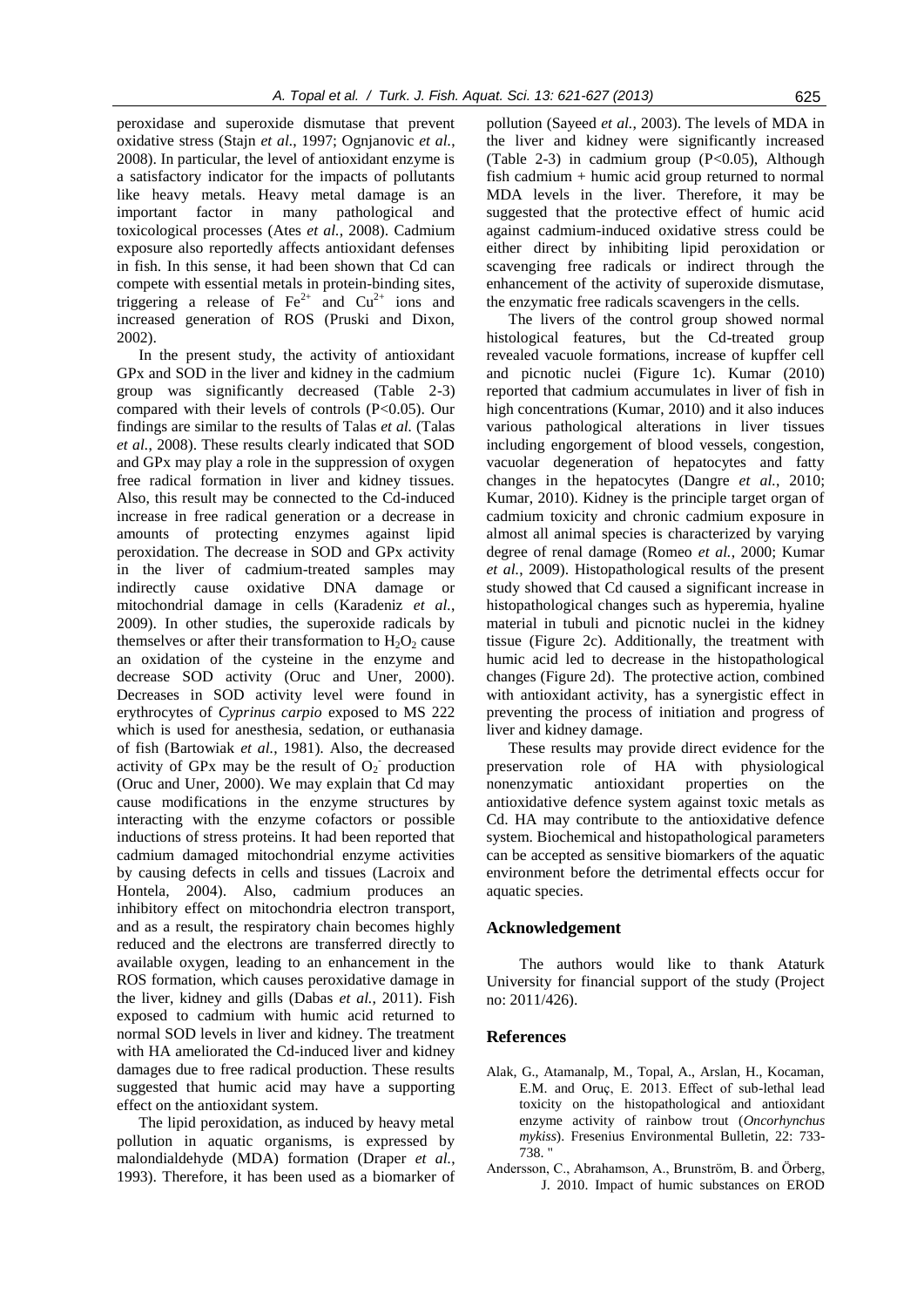activity in gill and liver of three-spined sticklebacks (*Gasterosteus aculeatus*). Chemosphere, 81: 156–160.

[doi: 10.1016/j.chemosphere.2010.06.073](http://dx.doi.org/10.1016/j.chemosphere.2010.06.073)

- Ates, B., Orun, I., Talas, Z.S., Durmaz, G. and Yilmaz, I. 2008. Effects of sodium selenite on some biochemical and hematological parameters of rainbow trout (*Oncorhynchus mykiss* Walbaum, 1792) exposed to  $Pb^{2+}$  and Cu<sup>2+</sup>. Fish Physiology and Biochemistry, 34: 53–59. doi: 10.1007/s10695-007-9146-5
- ATSDR, 1999. Toxicol. Profile of Cadmium. Agency for Toxic Substances and Drug Registrar, Atlanta, GA. US Deptt. Of Health and Human Services.
- Bartowiak, A., Grzelinska, E., Varga, I.S. and Leyko, W. 1981. Studies on superoxide dismutase from cod (*Gadus morhua*) liver. The International Journal of Biochemistry & Cell Biology, 13: 1039–1042. [doi:10.1016/0020-711X\(81\)90011-2](http://dx.doi.org/10.1016/0020-711X(81)90011-2)
- [Basha, P.S.](http://www.ncbi.nlm.nih.gov/pubmed?term=Basha%20PS%5BAuthor%5D&cauthor=true&cauthor_uid=12927552) and [Rani, A.U.](http://www.ncbi.nlm.nih.gov/pubmed?term=Rani%20AU%5BAuthor%5D&cauthor=true&cauthor_uid=12927552) 2003. Cadmium-induced antioxidant defense mechanism in freshwater teleost *Oreochromis mossambicus* (Tilapia). Ecotoxicology and Environmental Safety, 56(2): 218-21. doi:10.1016/S0147-6513(03)00028-9
- Besirovic, H., Alic, A., Prasovic, S. and Drommer, W. 2010. Histopathological effects of chronic exposure to cadmium and zinc on kidneys and gills of brown trout (*Salmo trutta m. fario*). Turkish Journal of Fisheries and Aquatic Sciences, 10: 255-262. doi: 10.4194/trjfas.2010.0214
- Bradford, M.M. 1976. Rapid and sensitive method for the quantitation of microgram quantities of protein utilizing the principle of protein-dye binding. Analytical Biochemistry, 72: 248–254. [doi:](http://dx.doi.org/10.1016/0003-2697(76)90527-3)  [10.1016/0003-2697\(76\)90527-3](http://dx.doi.org/10.1016/0003-2697(76)90527-3)
- [Dabas, A.,](http://www.ncbi.nlm.nih.gov/pubmed?term=%22Dabas%20A%22%5BAuthor%5D) [Nagpure, N. S.](http://www.ncbi.nlm.nih.gov/pubmed?term=%22Nagpure%20NS%22%5BAuthor%5D), [Kumar, R.,](http://www.ncbi.nlm.nih.gov/pubmed?term=%22Kumar%20R%22%5BAuthor%5D) [Kushwaha, B.](http://www.ncbi.nlm.nih.gov/pubmed?term=%22Kushwaha%20B%22%5BAuthor%5D), [Kumar, P.](http://www.ncbi.nlm.nih.gov/pubmed?term=%22Kumar%20P%22%5BAuthor%5D) and [Lakra, W.S.](http://www.ncbi.nlm.nih.gov/pubmed?term=%22Lakra%20WS%22%5BAuthor%5D) 2012. Assessment of tissue-specific effect of cadmium on antioxidant defense system and lipid peroxidation in freshwater murrel, *Channa punctatus*. Fish Physiology and Biochemistry, 38: 469-82. doi: 10.1007/s10695-011- 9527-7
- Dangre, A.J., Manning, S. and Brouwer. M. 2010. Effects of cadmium on hypoxia-induced expression of hemoglobin and erythropoietin in larval sheepshead minnow, *Cyprinodon variegates*. Aquatic Toxicology**,**  99: 168-175. doi: 10.1016/j.aquatox.2010.04.015
- Draper, H.H., Squires, E.J., Mahmooch, H., Wu, J., Agarwal, S. and Handley, M. 1993. A comparative evaluation of thiobarbituric acid methods for the determination of malondialdehyde in biological materials. Free Radical Biology and Medicine**,** 15: 353–363. [doi: 10.1016/0891-5849\(93\)90035-S](http://dx.doi.org/10.1016/0891-5849(93)90035-S)
- Gülçin, İ., Beydemir, Ş., Hisar, O., Köksal, E. and Reiter, R.J. 2009. Melatonin administration increases antioxidant enzymes activities and reduces lipid peroxidation in the rainbow trout (*Oncorhynchus mykiss, Walbaum*) erythrocytes. Turkish Journal of Veterinari Animal and Sciences, 33: 241-245. doi:10.3906/vet-0803-1
- Halliwell, B., Aeschbach, R., Loliger, J. and Aruoma, O.I. 1995. The characterization of antioxidants. Food and Chemichcal Toxicology, 33: 601–617. [doi:10.1016/0278-6915\(95\)00024-V](http://dx.doi.org/10.1016/0278-6915(95)00024-V)
- Jones, M. N. and Bryan, N.D. 1998. Colloidal properties of humic substances, Adv. Colloid and Interface Science**,**  78: 1-48. [doi: 10.1016/S0001-8686\(98\)00058-X](http://dx.doi.org/10.1016/S0001-8686(98)00058-X)
- Islam, K.M.S., Schuhmacher, A. and Gropp, J.M. 2005.

Humic Acid Substances in Animal Agriculture. Pakistan Journal of Nutrition, 4: 126-134. doi: 10.3923/pjn.2005.126.134

- Kamunde, C. and MacPhail, R. 2011. Effect of humic acid during concurrent chronic waterborne exposure of rainbow trout (*Oncorhynchus mykiss*) to copper, cadmium and zinc. Ecotoxicology and Environmental Safety, 74: 259–269. D doi: 10.1016/j.ecoenv.2010.10.007
- Karadeniz, A., Cemek, M. and Simsek, N. 2009. The effects of Panax ginseng and Spirulina platensis on hepatotoxicity induced by cadmium in rats. Ecotoxicology and Environmental Safety, 72: 231- 235. doi: 10.1016/j.ecoenv.2008.02.021
- Kayhan, F.E. 2006. Bioaccumulation and toxicity of cadmium in the water products. Journal of Fisheries Aquatic Science, 23: 215-220.
- Kumar, P., Prasad, Y., Patra, A.K., Ranjan, R., Patra, R.C., Swarup, D. and Singh, S.P. 2009. Ascorbic acid, garlic extract and taurine alleviate cadmium-induced oxidative stress in freshwater catfish (*Clarias batrachus*). The Science Total Environment**,** 407: 5024-5030. doi: 10.1016/j.scitotenv.2009.05.030
- Kumar, P. and Singh, A. 2010. Cadmium toxicity in fish: An overview. GERF Bulletin of Biosciences December 1(1): 41-47. [doi: 10.1016/j.aquatox.2003.11.010](http://dx.doi.org/10.1016/j.aquatox.2003.11.010)
- Lacroix, A. and Hontela, A. 2004. A comparative assessment of the adrenotoxic effects of cadmium in two teleost species, rainbow trout, *Oncorhynchus mykiss*, and yellow perch, Perca flavescens. Aquatic Toxicology, 67: 13–21.

[doi: 10.1016/j.aquatox.2003.11.010](http://dx.doi.org/10.1016/j.aquatox.2003.11.010)

- [Li, ZH.,](http://www.ncbi.nlm.nih.gov/pubmed?term=Li%20ZH%5BAuthor%5D&cauthor=true&cauthor_uid=20971511) [Zlabek, V.,](http://www.ncbi.nlm.nih.gov/pubmed?term=Zlabek%20V%5BAuthor%5D&cauthor=true&cauthor_uid=20971511) [Velisek, J.](http://www.ncbi.nlm.nih.gov/pubmed?term=Velisek%20J%5BAuthor%5D&cauthor=true&cauthor_uid=20971511), [Grabic, R.,](http://www.ncbi.nlm.nih.gov/pubmed?term=Grabic%20R%5BAuthor%5D&cauthor=true&cauthor_uid=20971511) [Machova, J.](http://www.ncbi.nlm.nih.gov/pubmed?term=Machova%20J%5BAuthor%5D&cauthor=true&cauthor_uid=20971511), [Kolarova, J.,](http://www.ncbi.nlm.nih.gov/pubmed?term=Kolarova%20J%5BAuthor%5D&cauthor=true&cauthor_uid=20971511) [Li, P.](http://www.ncbi.nlm.nih.gov/pubmed?term=Li%20P%5BAuthor%5D&cauthor=true&cauthor_uid=20971511) and [Randak, T.](http://www.ncbi.nlm.nih.gov/pubmed?term=Randak%20T%5BAuthor%5D&cauthor=true&cauthor_uid=20971511) 2011. Acute toxicity of carbamazepine to juvenile rainbow trout (*Oncorhynchus mykiss*): Effects on antioxidant responses, hematological parameters and hepatic EROD. Ecotoxicology and Environmental Safety, 74: 319–327. doi: 10.1016/j.ecoenv.2010.09.008
- Livingstone, D.R. 2003. Oxidative stress in aquatic organisms in relation to pollution and aquaculture. Revue Medecine Veterinarie, 154: 427–430.
- Lu, J.J., Li, Y., Yan, X.M., Shi, B.Y., Wang, D.S. and Tang, H. X. 2009. Sorption of atrazine onto humic acids (HAs) coated nanoparticles. Colloids and Surfaces A: Physicochemical and Engineering Aspects, 347: 90– 96. [doi: 10.1016/j.colsurfa.2008.12.032](http://dx.doi.org/10.1016/j.colsurfa.2008.12.032)
- Ognjanovic, B.I., Markovic, S.D., Pavlovic, S.Z., Zikic, R.V., Stajn, A.S. and Saicic, Z.S. 2008. Effect of chronic cadmium exposure on antioxidant defense system in some tissues of rats: protective effect of selenium. Physiological Research**,** 57: 403–411.
- Oruc, E. O. and Uner, N. 2000. Combined effects of 2,4-D and azinphosmethyl on antioxidant enzymes and lipid peroxidation in liver of *Oreochromis niloticus*. Comparative Biochemistry and Physiology, 127: 291– 296. [doi: 10.1016/S0742-8413\(00\)00159-6](http://dx.doi.org/10.1016/S0742-8413(00)00159-6)
- Pruski, A.M. and Dixon, D.R. 2002. Effects of cadmium on nuclear integrity and DNA repair efficiency in the gill cells of *Mytilus edulis* L. Aquatic Toxicology**,** 57: 127–137. [doi: 10.1016/S0166-445X\(01\)00192-8](http://dx.doi.org/10.1016/S0166-445X(01)00192-8)
- Randi, A.S., Monserrat, J.M., Rodriquez, E.M. and Romano, L.A. 1996. Histopathological effects of cadmium on the gills of the freshwater fish, *Macropsobrycon uruguayanae* Eigenmann 1915 (Pisces, Atherinidae). Journal of Fish Diseases**,** 19: